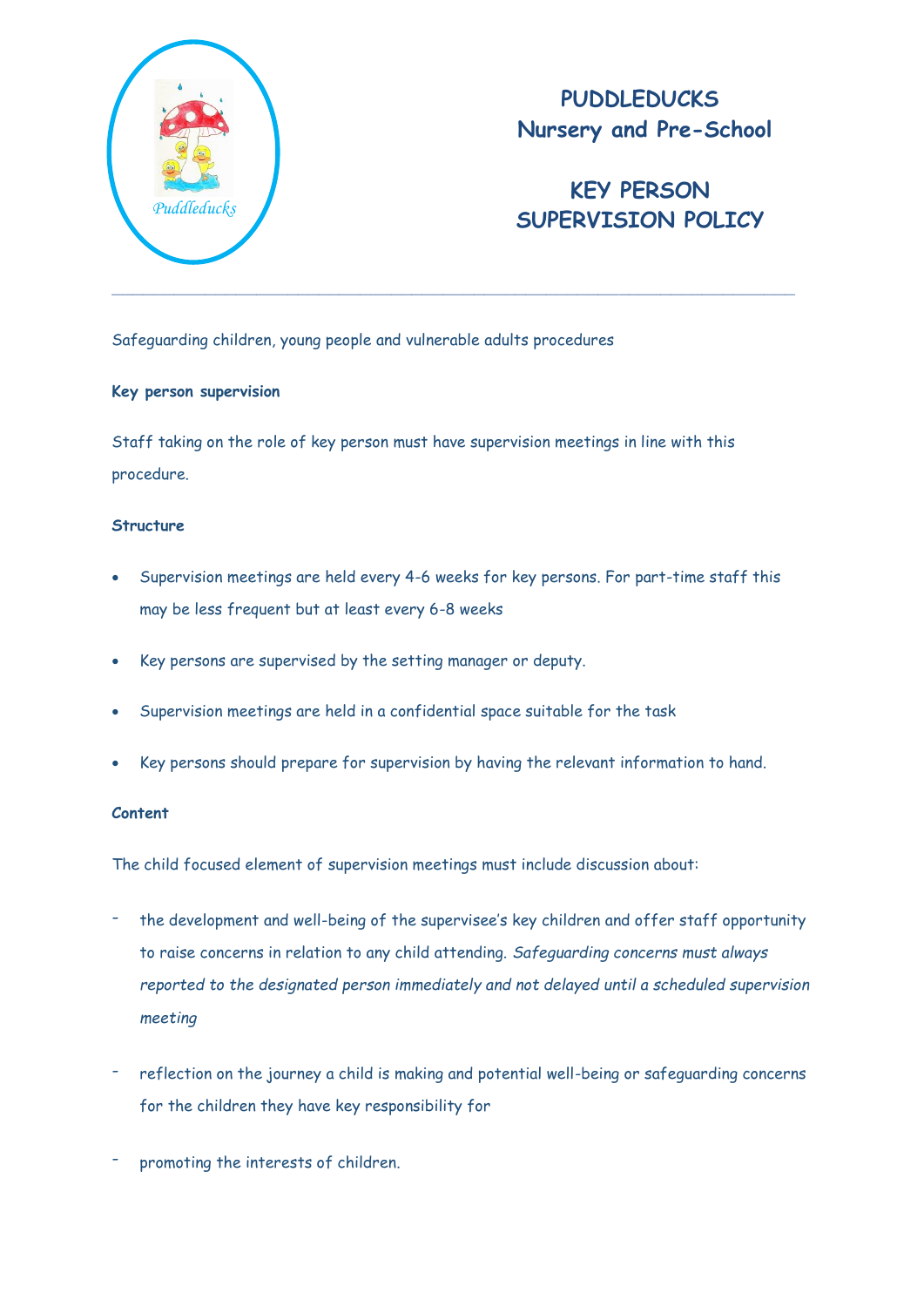- coaching to improve professional effectiveness based on a review of observed practice/teaching
- reviewing plans and agreements from previous supervisions including any identified learning needs for the member of staff
- During supervision staff can discuss any concerns they have about inappropriate behaviour displayed by colleagues, but must never delay until a scheduled supervision to raise concerns.
- Staff are reminded of the need to disclose any convictions, cautions, court orders, reprimands and warnings which may affect their suitability to work with children that have occurred during their employment. New information is referred immediately to the designated officer.

#### **Recording**

- Key person supervision discussions are recorded and is retained by the supervisor and a copy provided to the key person.
- The key person and supervisor must sign and date the minutes of supervision within 4-6 weeks of it happening and disagreements over recorded content must be minuted.
- Each member of staff has a supervision file that is stored securely at all times.
- Concerns raised during supervision about an individual child's welfare may result in safeguarding concerns not previously recognised as such, these are recorded on 06.1b Safeguarding incident reporting form and placed on the child's file. The reasons why the concerns have not previously been considered are explored.
- Additional safeguarding or welfare decisions made in relation to a child during supervision are recorded on the individual case file. The supervisor (if not the designated person) should ensure the recording is made and the designated person is notified.

# **Checking continuing suitability**

 Supervisors check with staff if there is any new information pertaining to their suitability to work with children. This only needs to be recorded on the supervision meeting record.